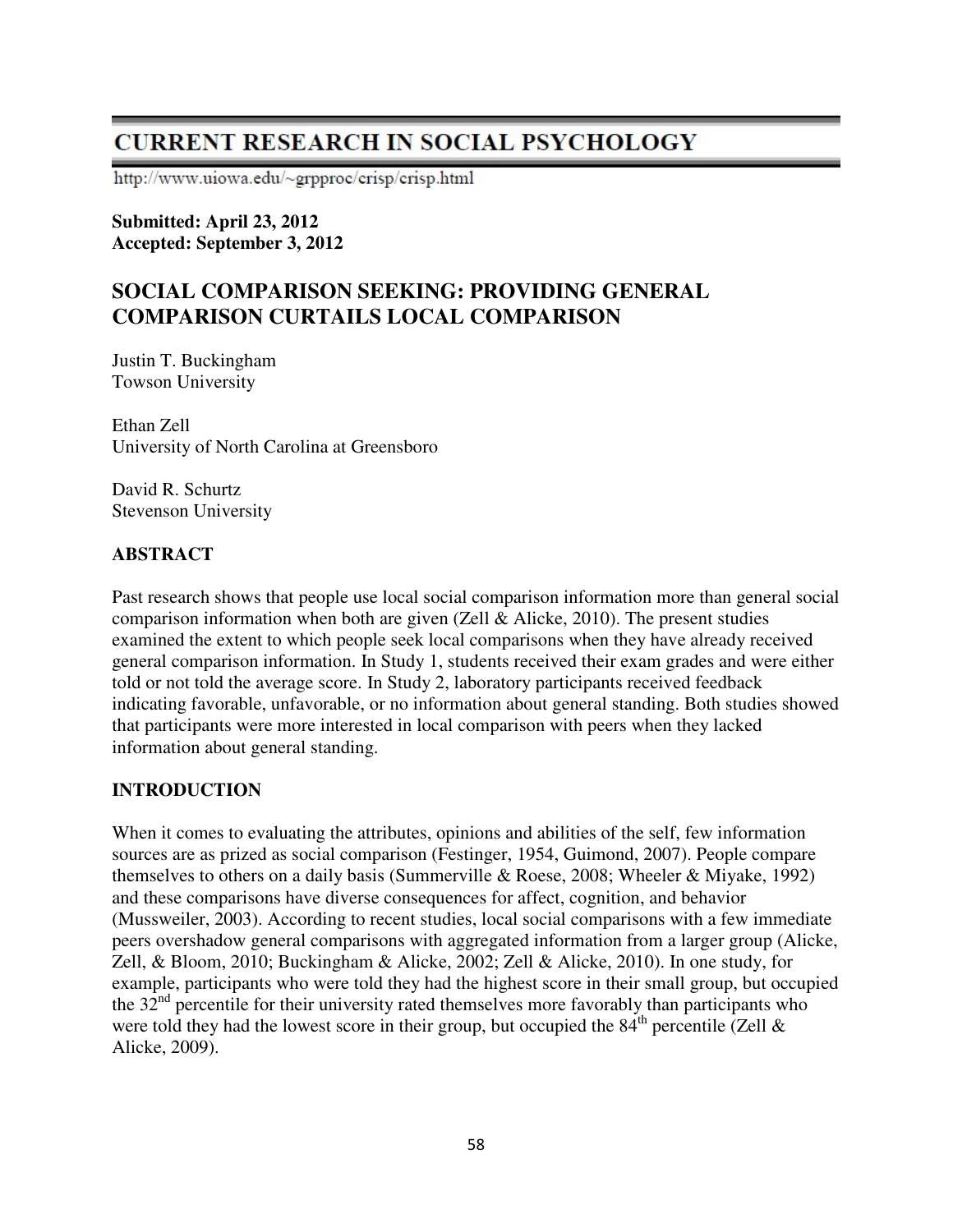Whereas prior research demonstrates that people use local social comparison information more than general comparison information when both are given, the purpose of the present research was to examine to what extent people actually seek local social comparisons when they have already received general comparison feedback such as the average test score. It is possible that people have such a strong preference for local comparison that they seek local standards regardless of their knowledge of general standards. For example, students may compare their exam scores with those of their classmates even when they know the average score on a test. Likewise, employees may wish to compare their salaries with those of their co-workers even if they are provided with information about the typical compensation of employees at their company.

Alternatively, the presence of general social comparison information may reduce peoples' tendency to engage in local social comparison with peers. For example, students may be less likely to compare their exam scores if they know the average score because comparison to the average should reduce uncertainty about their level of performance. In support of the link between uncertainty and social comparison, a number of studies have found that social comparison is related to traits that are marked by uncertainty about the self such as neuroticism (Gibbons & Buunk, 1999), depression (Weary, Elbin, & Hill, 1987), low self-esteem (Wood & Lockwood, 1999), and low self-concept clarity (Butzer & Kuiper, 2006). In addition, research indicates that people are more likely to compare with others when they are uncertain about specific aspects of their lives including their job, marriage, or understanding of recent events (Buunk, Schaufeli, & Ybema, 1994; Buunk & VanYperen, 1991).

Based on the literature in the previous paragraph, we hypothesized that people who do not receive general comparison information (e.g., the average score) are more likely to engage in local social comparison with peers than people who do receive general comparison information. We tested this hypothesis in two studies. The first study was a quasi-experiment in which we measured students' performance in an actual class, manipulated whether they were told the average score, and then measured their self-reported social comparison with peers. The second study was a controlled laboratory experiment in which we manipulated participants' scores and the average score on a standardized test and then measured their interest in seeing other participants' scores.

Past studies have also examined social comparison in academic settings, but have focused on middle school students. These studies show that most middle school students identify a typical comparison target (rather than reporting that they do not typically compare with anyone) despite the fact that general comparison standards are pervasive in school settings (Blanton, Buunk, Gibbons, & Kuyper, 1999; Huguet et al., 2009). Nevertheless, it is unclear from this research whether depriving students of general comparison information boosts local comparison with peers. Moreover, asking students to identify another person with whom they compare may suggest to students that local comparison is the normative response. To alleviate this concern, we simply asked participants to recall whether they had compared with classmates (Study 1) and whether they would like to compare with similar others (Study 2).

#### **STUDY 1**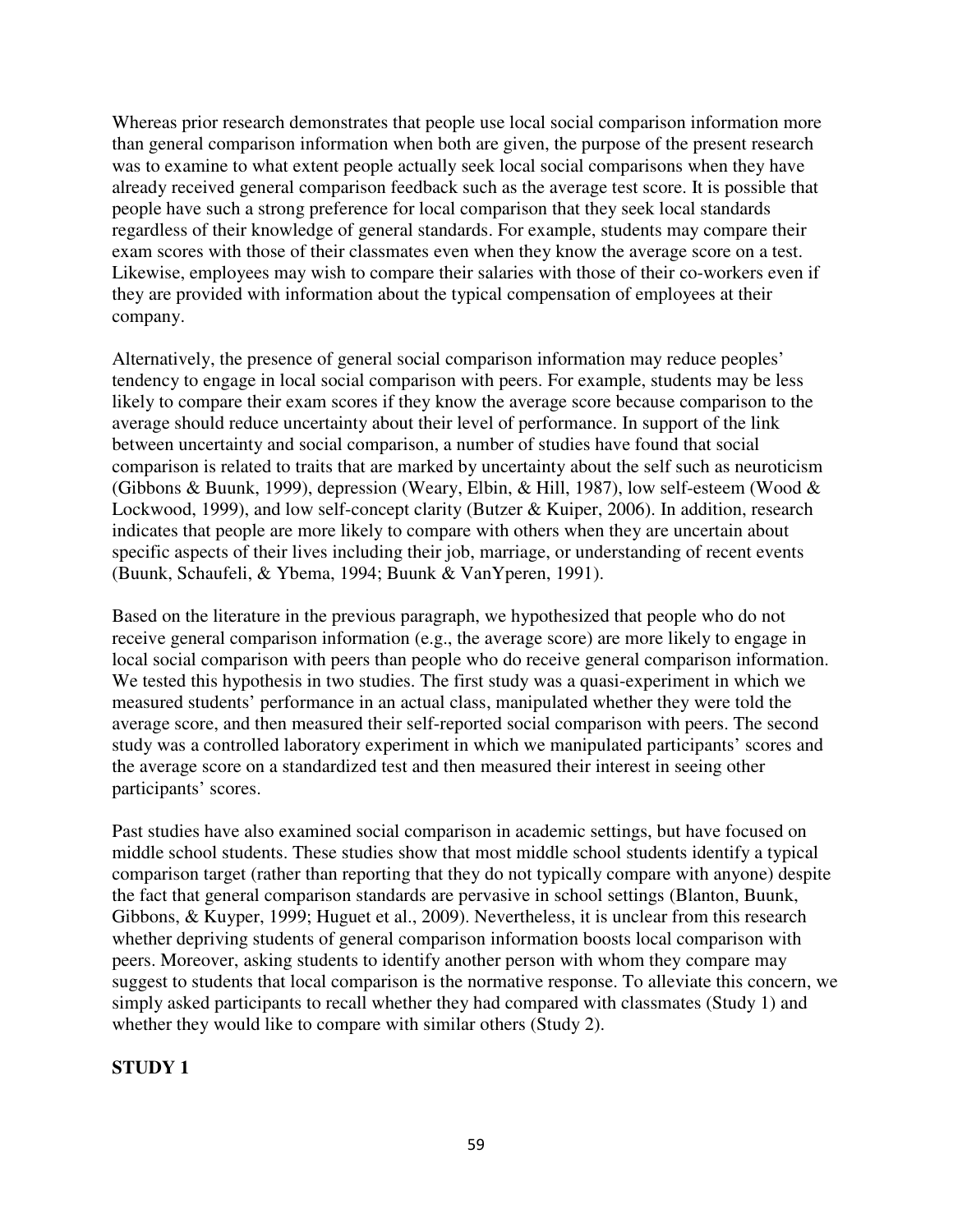111 introductory psychology students from Towson University participated for extra credit. After removing 2 students who did not accurately recall if they were given the average score, the final sample included 109 student participants (78 female). The study was conducted using four independent sections of introductory psychology at Towson University. All four sections were taught by the same instructor on the same days of the week and the material tested was identical across the four sections. Students in all four sections also had access to a secure course website (Blackboard) where they could look up their own exam score (but not the scores of other students) and the average score (in the sections in which the average was provided); scores were posted on this website the day before the exams were returned to students in class. A random process (coin flip) determined which sections did and did not receive the average exam grade.

After receiving their graded exams in class, students in each of the four course sections were asked to fill out a short questionnaire on "grades and social comparison." This questionnaire first asked students to report their own exam score. Students were then asked to report whether or not they had found out the grades of any other people in their class and, if so, how many. The last part of the questionnaire asked students to report whether or not their instructor had provided the average grade, and if so, what the average grade was in their class. These two items served as a feedback manipulation check. Participants accurately reported their scores: Descriptive statistics for the reported scores ( $M = 75\%$ ,  $SD = 13\%$ ) were similar to the actual statistics provided by the instructor  $(M = 73\%, SD = 13\%).$ 

Class section and gender were not significantly related to the dependent variables, so these variables were not included in the analyses. We first used a logistic regression analysis to test whether general comparison (whether the average was provided or not), students' exam scores (standardized), and the interaction of the two variables influenced whether or not participants engaged in local social comparison. The only significant effect was the effect of general comparison, Wald = 4.18,  $p < .05$ . As anticipated, students who were not told the class average (71.7%) were significantly more likely to make local social comparisons than students who were told the class average (53.1%). We also used multiple regression to test the effects of general comparison and exam score on the number of local comparisons reported. This analysis showed that general comparison had a significant effect on local comparison, Beta =  $-.35$ ,  $t(108) = .3.84$ , *p* < .001. Students who did not receive the average score reported significantly more local comparisons ( $M = 1.72$ ,  $SD = 1.42$ ) than participants who did receive the average ( $M = 0.82$ ,  $SD$ )  $= 0.93$ ). Neither the main effect of exam score nor the General comparison X Exam score interaction were significant, *p*s > .05.

Study 1 provides an externally valid demonstration of social comparison behavior, but some students may have encountered social comparisons without seeking them (e.g., if they overheard classmates discussing their scores). In Study 2, we addressed this limitation and examined the reliability of our findings in a laboratory experiment.

#### **STUDY 2**

125 female students from Towson University participated in partial fulfillment of a course requirement, and were tested in individual laboratory sessions. Participants were randomly assigned to conditions in a 3 (General comparison: no average, above average, below average) X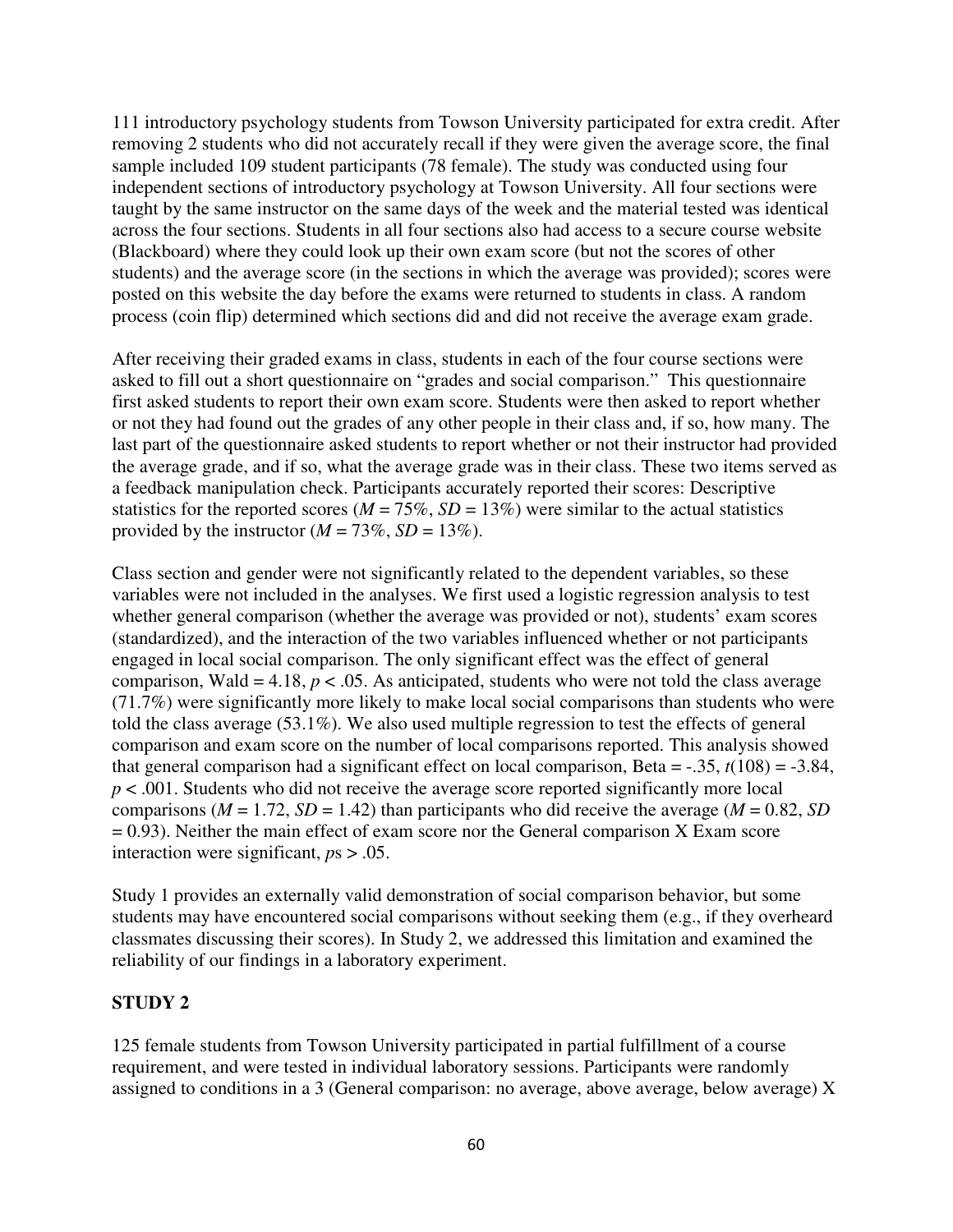2 (Test score: low, high) between-subjects factorial design. Participants were given 20 minutes to complete a 50-item spatial ability test (Serebriakoff, 1998). While waiting for their scores, participants read an information sheet which stated that past research had established the reliability and predictive validity of this test. In the above and below average conditions, the information sheet also included a bogus average score that was ostensibly based on over 200 female students who had taken the same test in the previous semester. The average score was manipulated to be 5 points higher or lower than the bogus score participants would eventually receive.

The experimenter allowed participants 2 to 3 minutes to read the information sheet, and then returned to deliver the feedback and questionnaires. The experimenter read the participant's score from a clipboard and instructed the participant to write down their score on the information sheet. The test scores were either 26 (low) or 36 (high) out of 50. The experimenter then said, "Now there's an optional part of the experiment. Would you like to look over the scores of some of our previous participants to see how some other students did? You can look at up to 20 scores. But of course you don't have to look over any, this is optional." The experimenter recorded whether participants were interested in seeing other participants' scores and, if so, how many they wanted to see. The experimenter then asked participants to fill out a questionnaire while he or she ostensibly retrieved the requested information. On the questionnaire, participants provided demographic information, and responded to manipulation checks.

We first treated local social comparison as a dichotomous dependent variable (yes, no). In a three-way loglinear analysis (test score and general comparison predicting local comparison), the main effect of local comparison was significant, partial chi-square  $(1) = 19.73$ ,  $p < .001$ , which indicates that, overall, participants were more likely to avoid local comparison (70%) than seek it (30%). This effect was qualified by a significant General Comparison X Local Comparison interaction, partial chi-square (2) = 15.20,  $p < .01$  [1]. Follow-up tests showed that participants who did not receive the average score (54%) were more likely to seek local social comparisons than participants who scored above average (19%) or below average (19%), chi square (1) = 10.77, *p*s < .01 (See Table 1). Test score (low vs. high) was not significantly related to social comparison seeking,  $p > .05$ .

We also analyzed local social comparison as a quantitative variable (i.e., the number of comparison scores the participant requested). In a 3 (General comparison: no average, above average, below average) X 2 (Test score: low, high) ANOVA, the only significant effect was the main effect of general comparison,  $F(2, 119) = 8.49$ ,  $p < .001$ . Follow up tests showed that participants who did not receive the average score ( $\dot{M}$  = 4.20, *SD* = 5.64) requested more local comparisons than participants who received above average ( $M = 1.26$ ,  $SD = 2.89$ ) or below average feedback (*M* = 1.33, *SD* = 3.65), *p*s < .05.

Consistent with Study 1, participants in Study 2 were most interested in social comparison when they did not know the average score. Participants who were not told the average score were more likely to request other participants' scores from the experimenter than participants who received the average.

#### **TABLE 1.**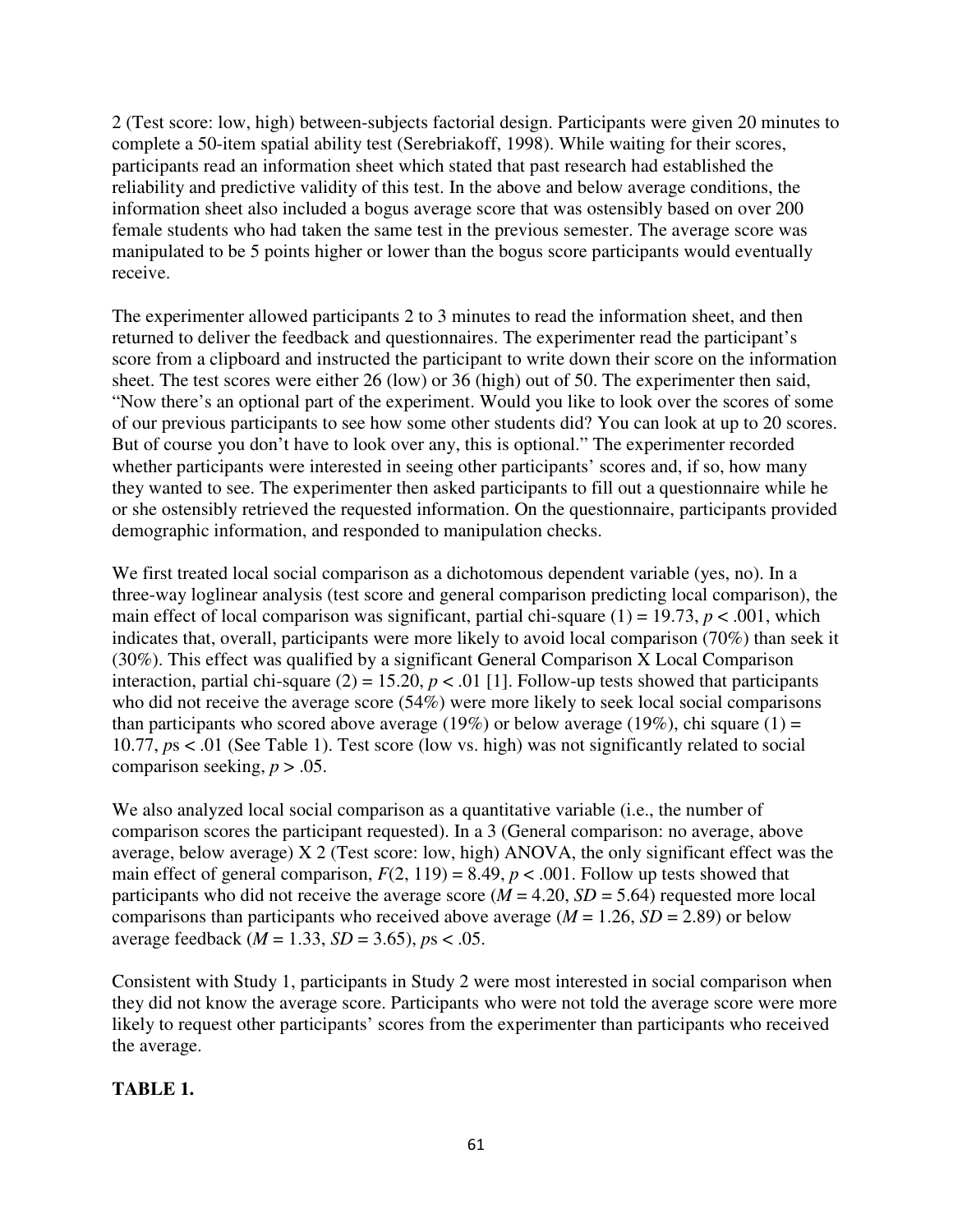### **LOCAL COMPARISON SEEKING AS FUNCTION OF TEST SCORE AND GENERAL COMPARISON FEEDBACK (STUDY 2).**

| <b>Test Score</b><br>Low<br>High |                    | Local Comparison |                      |             |
|----------------------------------|--------------------|------------------|----------------------|-------------|
|                                  | General Comparison | Yes              | N <sub>o</sub><br>10 | Total<br>21 |
|                                  | No average         | 11               |                      |             |
|                                  | Above average      | 4                | 17                   | 21          |
|                                  | Below average      | 7                | 14                   | 21          |
|                                  | Total              | 22               | 41                   | 63          |
|                                  | No average         | 11               | 9                    | 20          |
|                                  | Above average      | 4                | 17                   | 21          |
|                                  | Below average      | 1                | 20                   | 21          |
|                                  | Total              | 16               | 46                   | 62          |
| Totals                           |                    | 38               | 87                   | 125         |

Legend: Regardless of whether they received low or high scores on the test, participants who did not receive general comparison information (the average score) were significantly more likely to seek local comparison information (comparisons with other individuals).

#### **DISCUSSION**

In the present studies, we tested the effect of general comparison on local social comparison among students in actual classes (Study 1) and in a controlled laboratory experiment (Study 2). We found that students were more interested in local comparison with peers when they lacked information about their general standing. In both studies, participants who received only their own score were more interested in making local social comparisons than participants who received their own score plus information about the average performance. This is consistent with the premise that uncertainty about the meaning of performance feedback motivates social comparison.

The present findings highlight a distinction between using social comparison that has been provided and actually seeking social comparison. Previous research has shown that peoples' selfevaluations and behavior are affected by local social comparisons with one or a few peers even when more valid standards of comparison, such as the average, are available (Alicke et al., 2010; Buckingham & Alicke, 2002; Zell & Alicke, 2009). It appears that people cannot help but use social comparison information if it is provided, but what if it is not provided? The present research shows that people are substantially less likely to seek such local social comparisons when they already know the average score.

The present research also suggests that the method used to ask people about their social comparison behavior is important. Past studies in school settings, in which students were asked to nominate a student with whom they typically compare their academics or indicate that they do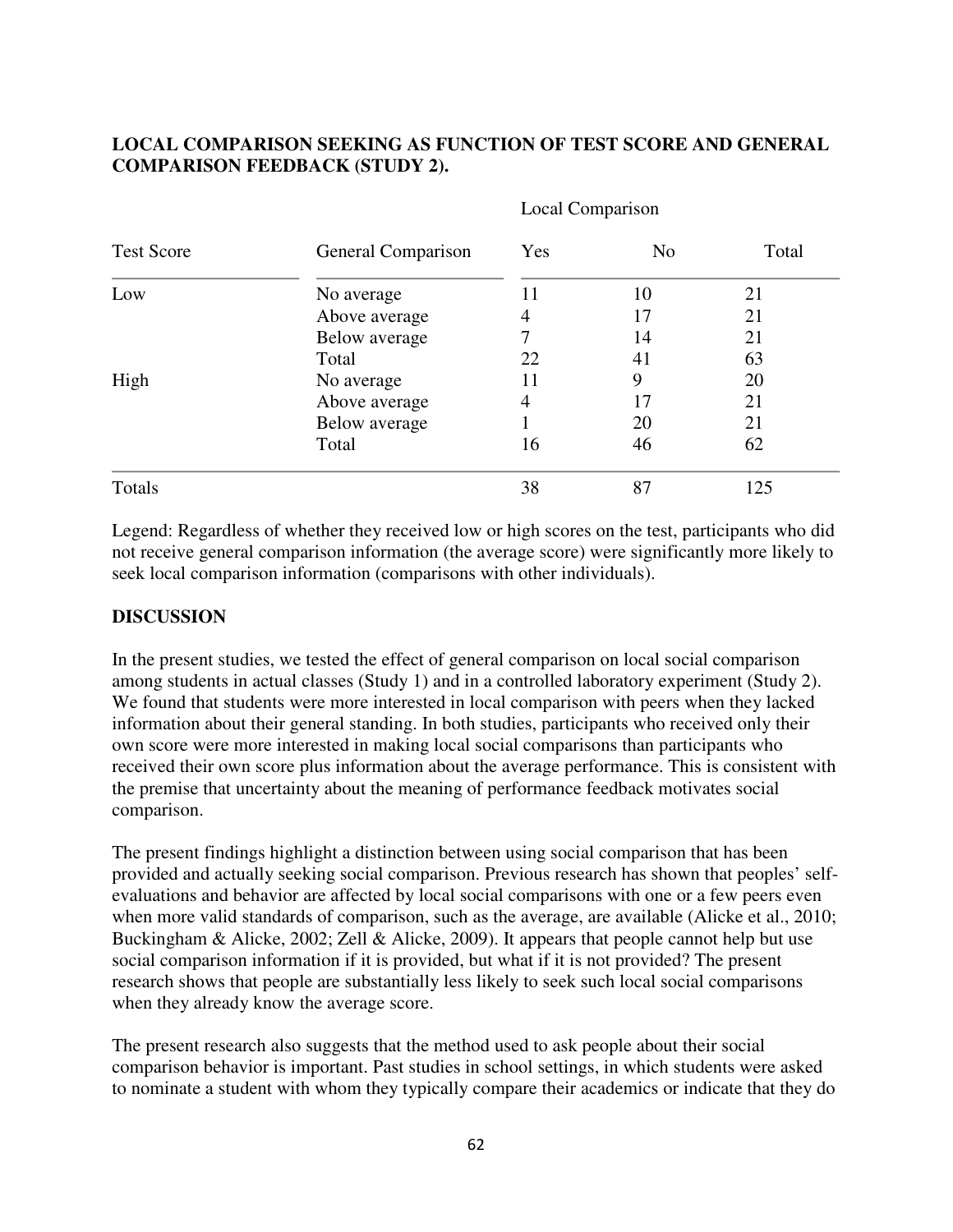not typically compare with anyone in the class, revealed higher rates of comparison than the present studies (Blanton, Buunk, Gibbons, & Kuyper, 1999; Huguet et al., 2009). This discrepancy may be due to the specificity of the comparison dimension (i.e., we only asked about comparisons on a specific test) or the possibility that the phrasing of the question in past studies led participants to assume that comparison is the appropriate response. The rate of social comparison was even lower in our Study 2, but this is likely due to the fact that the laboratory performance had no bearing on students' academic standing.

Although the present research supports our hypothesis, there are several limitations to the present studies. We did not measure uncertainty, so our data do not provide direct support for our contention that people seek social comparison to reduce uncertainty. In addition, it is possible that other types of information (e.g., whether a score reaches a particular benchmark for success; see Moore & Klein, 2008), besides general comparison, would also reduce local social comparison. Furthermore, our measures of social comparison seeking were imperfect in that we relied on self-reports of behavior (Study 1) and interest in seeing others' scores (Study 2) rather than directly observing social comparison behavior.

Despite the need for future research to address these limitations, the current findings have a number of tentative implications. Teachers who wish to curtail social comparison in their classrooms may consider providing the average score. Managers who wish to curtail wage comparisons in organizations may provide aggregate comparison information about the average salary in their company or profession. Self-assessment is a difficult and complex task. Providing people with useful standards, such as general comparisons, may reduce uncertainty about the self and free up resources normally consumed by peer comparison for more enjoyable and productive pursuits.

#### **ENDNOTE**

1. Three of the twelve cells in this design had expected frequencies of less than five. However, given that the three-way interaction was not significant, the effects we report all involve cells with expected frequencies of at least five.

#### **REFERENCES**

- Alicke, Mark D., Ethan Zell, and Dorian L. Bloom. 2010. "Mere Categorization and The Frog-Pond Effect." *Psychological Science* 21:174-177.
- Buckingham, Justin T. and Mark D. Alicke. 2002. "The Influence of Individual versus Aggregate Social Comparison and the Presence of Others on Self-Evaluations." *Journal of Personality and Social Psychology* 83:1117-30.
- Blanton, Hart, Bram P. Buunk, Frederick X. Gibbons, and Hans Kuyper. 1999. "When Better-Than-Others Compare Upward: Choice of Comparison and Comparative Evaluation as Independent Predictors of Academic Performance." *Journal of Personality and Social Psychology* 76:420-430.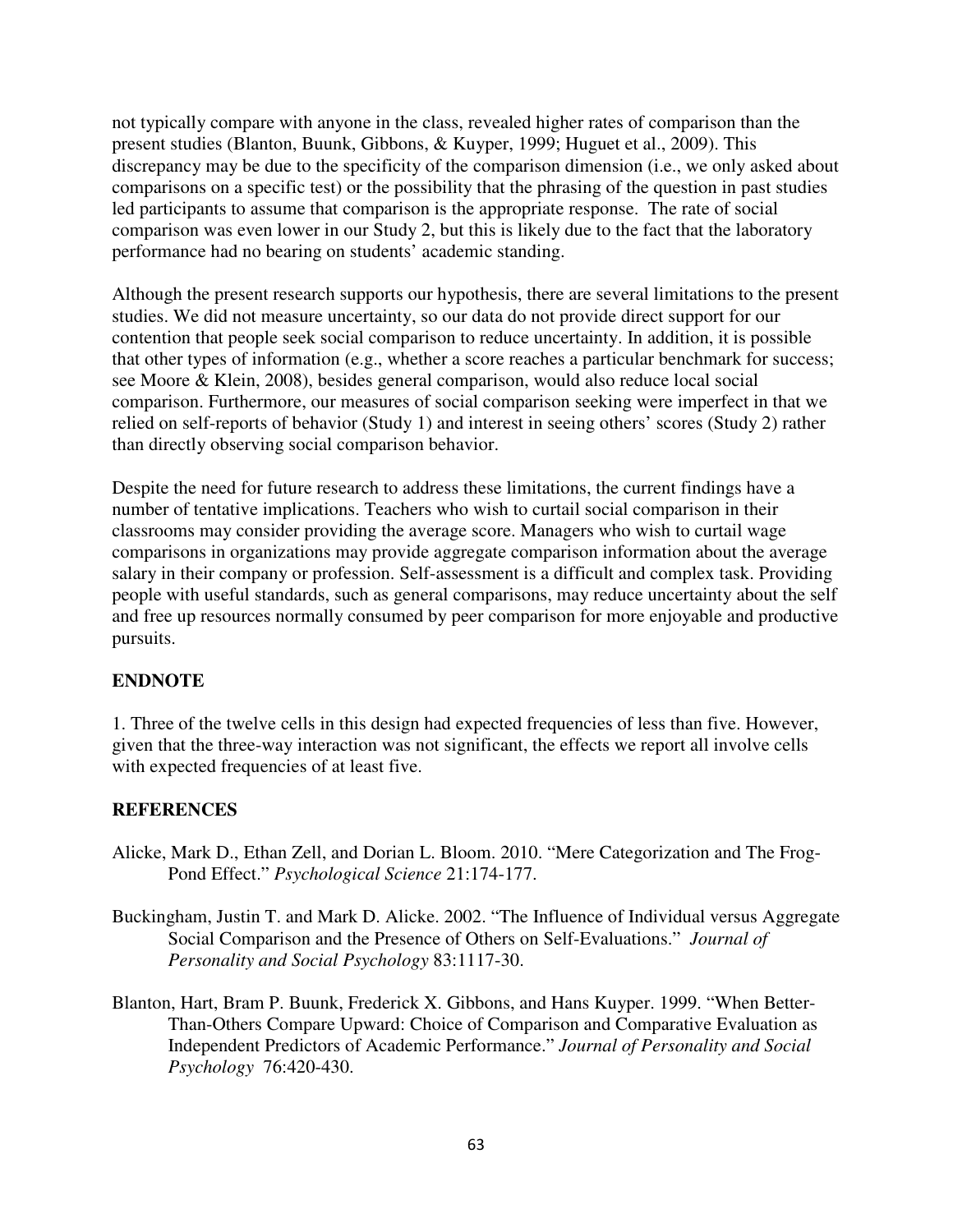- Butzer, Bethany, and Nicholas A. Kuiper. 2006. "Relationships between the Frequency of Social Comparisons and Self-Concept Clarity, Intolerance of Uncertainty, Anxiety, and Depression." *Personality and Individual Differences* 41:167-176.
- Buunk, Bram P., Wilmar B. Schaufeli, and Jan F. Ybema. 1994. "Burnout, Uncertainty, and The Desire for Social Comparison among Nurses." *Journal of Applied Social Psychology* 24:1701–1718.
- Buunk, Bram P., and Nico W. VanYperen. 1991. "Referential Comparisons, Relational Comparisons, and Exchange Orientation: Their Relation to Marital Satisfaction." *Personality and Social Psychology Bulletin* 17:709–717.
- Festinger, Leon. 1954. "A Theory of Social Comparison Processes." *Human Relations* 7:117- 140.
- Gibbons, Frederick X., and Braam P. Buunk. 1999. "Individual Differences in Social Comparison: Development of a Scale of Social Comparison Orientation." *Journal of Personality and Social Psychology* 76:129-142.
- Guimond, Serge. 2006. *Social Comparison and Social Psychology: Understanding Cognition, Intergroup Relations, and Culture*. New York: Cambridge University Press.
- Huguet, Pascal, Florence Dumas, Herbert Marsh, Isabelle Regner, Ladd Wheeler, Jerry Suls, Marjorie Seaton, and John Nezlek. 2009. "Clarifying the Relationships Between the Big-Fish-Little-Pond Effect (BFLPE) and Social Comparison: An Integrative Study." *Journal of Personality and Social Psychology* 97:156-170.
- Moore, Don A., and William M.P. Klein. 2008. "Use of Absolute and Comparative Performance Feedback in Absolute and Comparative Judgments and Decisions." *Organizational Behavior and Human Decision Processes* 107: 60-74.
- Mussweiler, Thomas. 2003. "Comparison Processes in Social Judgment: Mechanisms and Consequences." *Psychological Review* 110: 472-489.
- Serebriakoff, Victor. 1998. *How Intelligent Are You? The Universal IQ Tests*. New York: Barnes and Noble.
- Summerville, Amy and Neal J. Roese. 2008. Dare to Compare: Fact-Based Versus Simulation-Based Comparison in Daily Life." *Journal of Experimental Social Psychology* 44:664- 671.
- Weary, Gifford, Susan Elbin, and Martha G. Hill. 1987. "Attributional and Social Comparison Processes in Depression." *Journal of Personality and Social Psychology* 52:605-610.
- Wheeler, Ladd, and Kunitate Miyake. 1992. "Social Comparison in Everyday Life." *Journal of Personality and Social Psychology* 62:760-773.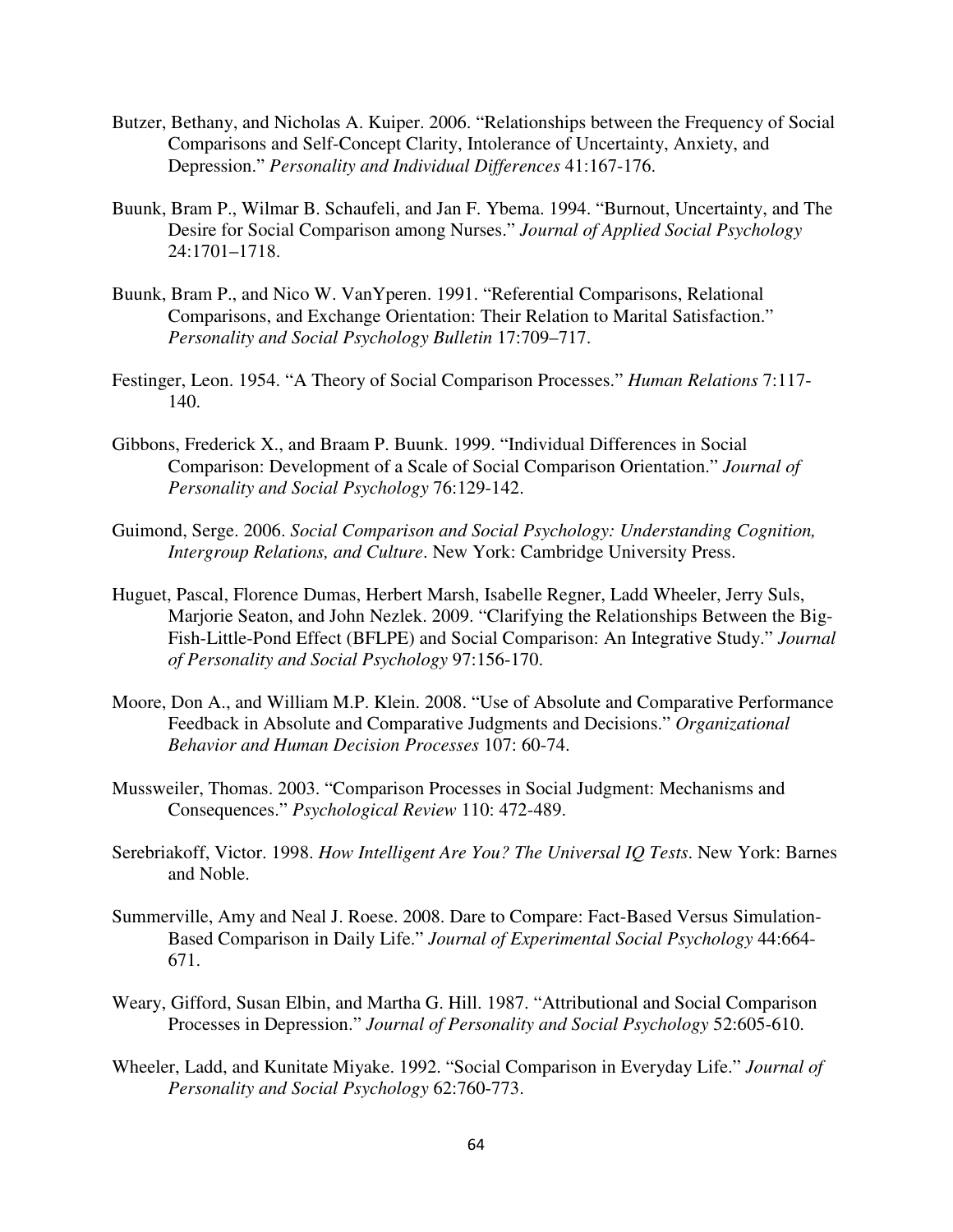- Wood, Joanne V., and Penelope Lockwood. 1999. "Social Comparisons in Dysphoric and Low Self-Esteem People." Pp. 97-135. In *The Social Psychology of Emotional and Behavioral Problems: Interfaces of Social and Clinical Psychology,* edited by Robin Kowalski and Mark Leary. Washington: American Psychological Association.
- Zell, Ethan and Mark D. Alicke. 2009. "Contextual Neglect, Self-Evaluation, and The Frog-Pond Effect." *Journal of Personality and Social Psychology* 97:467-482.
- Zell, Ethan and Mark D. Alicke. 2010. "The Local Dominance Effect in Self-Evaluation: Evidence and Explanations." *Personality and Social Psychology Review* 14:368-384.

## **APPENDIX 1: CORRELATION MATRIX FOR STUDY 1**

|                  | General    | Exam Grade | Local Comparison | Local          |
|------------------|------------|------------|------------------|----------------|
|                  | Comparison |            | (dichotomous)    | Comparison     |
|                  |            |            |                  | (quantitative) |
| General          | 1.00       | .10        | $-19*$           | $-35**$        |
| Comparison       |            |            |                  |                |
| Exam Grade       |            | 1.00       | .04              | .01            |
| Local Comparison |            |            | 1.00             | $.77**$        |
| (dichotomous)    |            |            |                  |                |
| Local Comparison |            |            |                  | 1.00           |
| (quantitative)   |            |            |                  |                |

Note.  $N = 109$ . For general comparison,  $-1 = No$  average,  $1 = Average$ . For dichotomous local comparison,  $0=$  No,  $1=$  Yes. \**p* < .05, \*\**p* < .01.

#### **APPENDIX 2: CORRELATION MATRIX FOR STUDY 2**

|                  | General    | Absolute | Local Comparison | Local          |
|------------------|------------|----------|------------------|----------------|
|                  | Comparison | Feedback | (dichotomous)    | Comparison     |
|                  |            |          |                  | (quantitative) |
| General          | 1.00       | .01      | $.31**$          | $-27**$        |
| Comparison       |            |          |                  |                |
| Absolute         |            | 1.00     | .10              | $-.08$         |
| Feedback         |            |          |                  |                |
| Local Comparison |            |          | 1.00             | $-78**$        |
| (dichotomous)    |            |          |                  |                |
| Local Comparison |            |          |                  | 1.00           |
| (quantitative)   |            |          |                  |                |

Note.  $N = 125$ . For general comparison,  $1 = No$  average,  $2 = Above$  average,  $3 = Below$  average. For absolute feedback, 1= Low, 2= High. For dichotomous local comparison, 1= Yes, 2= No. \*\**p* < .01.

#### **AUTHORS' NOTE**